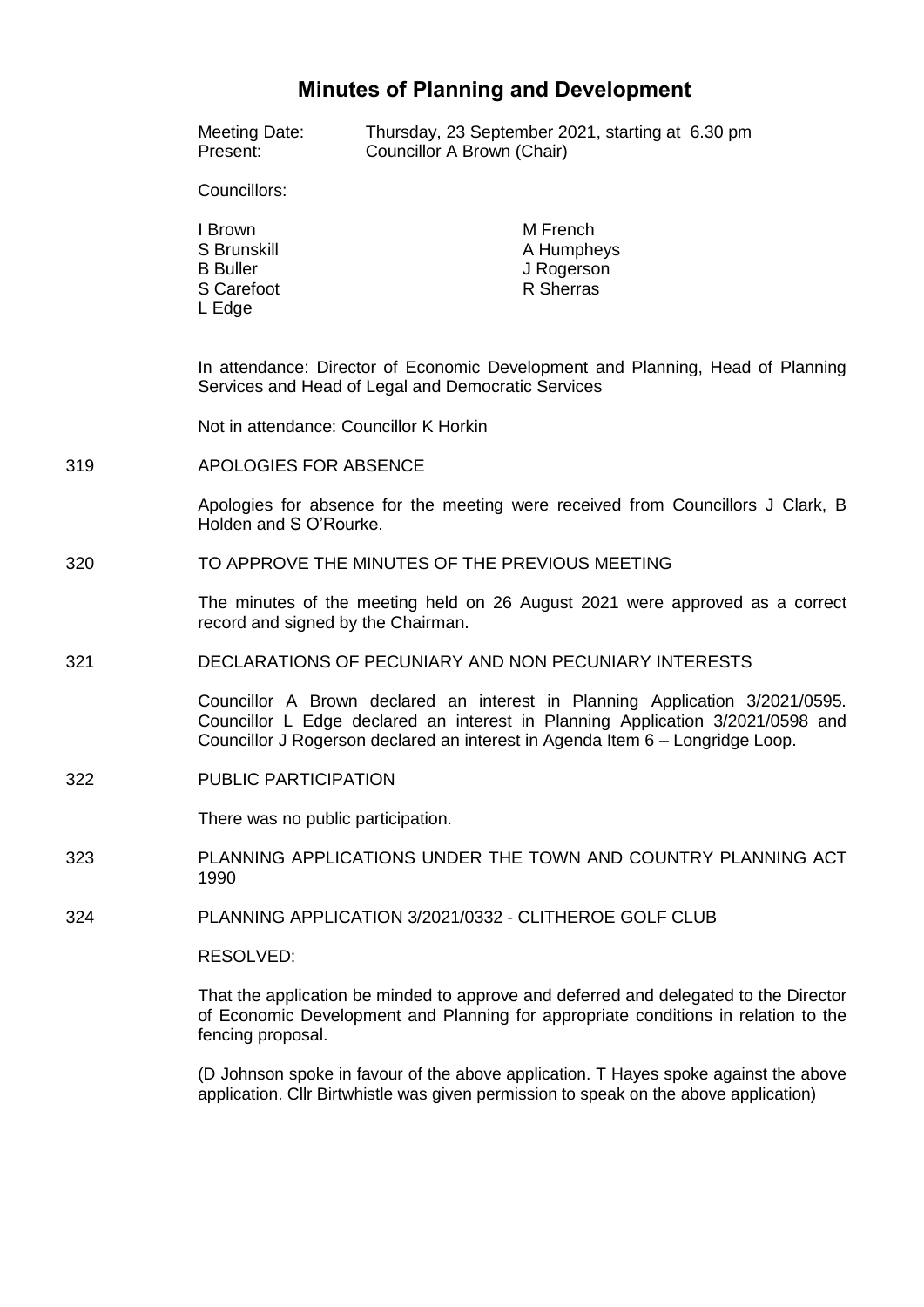# 325 PLANNING APPLICATION 3/2021/0440 - DUTTON MANOR MILL, CLITHEROE ROAD, RIBCHESTER

## RESOLVED:

That the application be approved with the following conditions:

1. The development must be begun not later than the expiration of three years beginning with the date of this permission.

REASON: Required to be imposed by Section 51 of the Planning and Compulsory Purchase Act 2004.

2. Unless explicitly required by condition within this consent, the development hereby permitted shall be carried out in complete accordance with the proposals as detailed on drawings:

Location Plan Reference JM-0207 LP Proposed Site Plan Reference JM-0207 LP 004 Rev E (received 19.08.2021) Proposed Ground Floor Plan Reference JM-0207 LP 005 Rev D (received 19.08.2021) Proposed First Floor Plan Reference JM-0207 LP 006 Rev C (received 19.08.2021) Proposed Elevation and Section Plan Reference JM-0207 LP 007 Rev E (received 19.08.2021)

REASON: For the avoidance of doubt and to clarify which plans are relevant to the consent.

3. Notwithstanding the submitted details, precise specifications or samples of walling, door/window surrounds, rainwater goods, roofing/ridge materials including surfacing materials, their colour and texture shall have been submitted to and approved by the Local Planning Authority before their use in the proposed development. The development shall be completed in accordance with the approved details.

REASON: To ensure that the materials to be used are appropriate to the locality.

4. The landscaping proposals hereby approved shall be implemented in the first planting season following occupation or use of the development unless otherwise required by the reports above, whether in whole or part and shall be maintained thereafter for a period of not less than 10 years to the satisfaction of the Local Planning Authority. This maintenance shall include the replacement of any tree or shrub which is removed, or dies, or is seriously damaged, or becomes seriously diseased, by a species of similar size to those originally planted.

REASON: To ensure the proposal is satisfactorily landscaped and appropriate to the locality.

5. The working hours within the premises shall be restricted to the period from 0800 to 1800 Mondays to Friday and 0800 to 1300 on Saturdays. No work shall be undertaken on Sundays, Bank or Public Holidays.

REASON: In order to protect the residential amenity of the occupiers of the adjacent properties from noise related activities.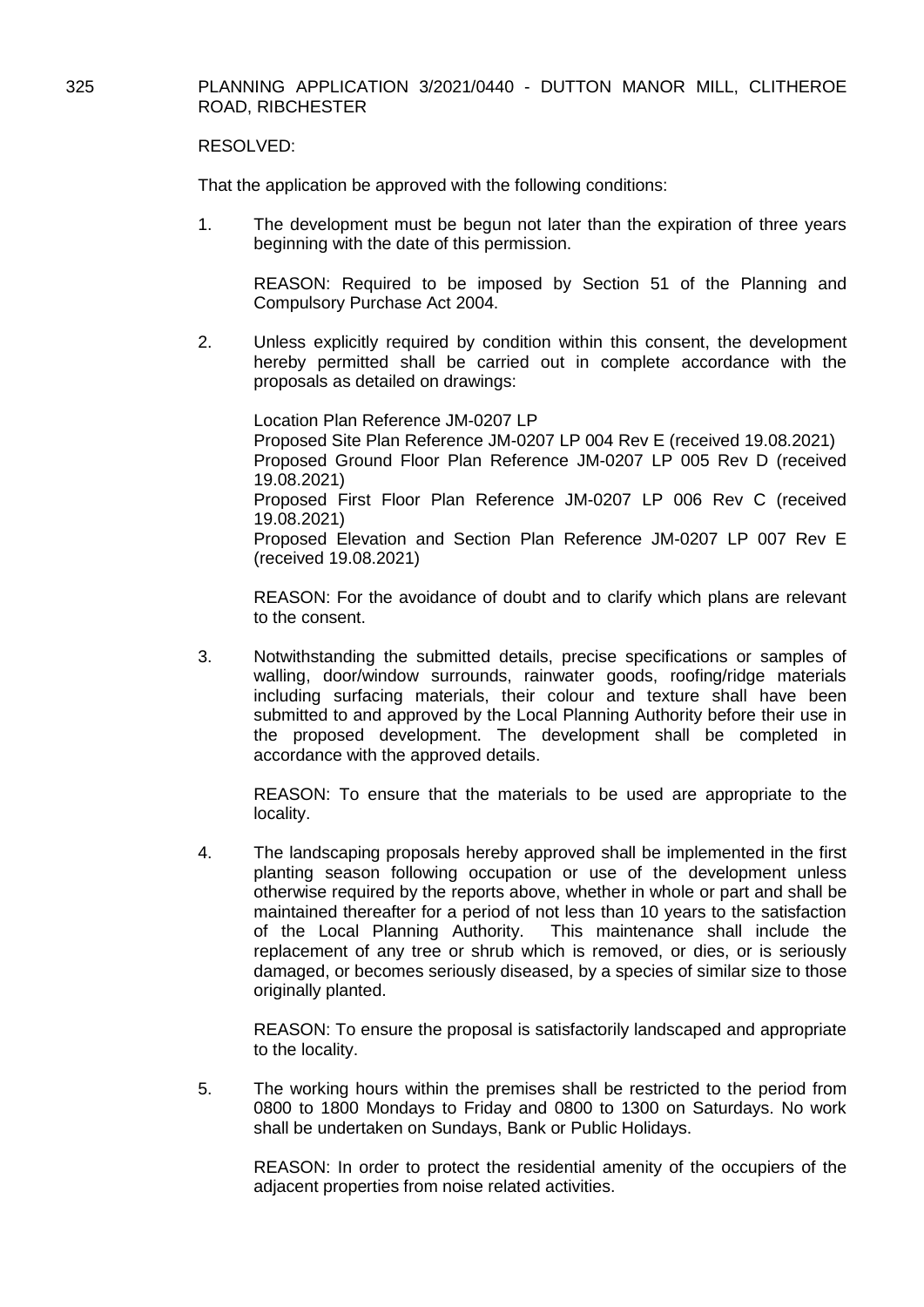6. No goods, plant or materials shall be deposited or stored on the site other than in the buildings shown on the approved plans.

REASON: To ensure a satisfactory appearance of the site in the interests of local visual amenity and in the interests of the amenities of nearby residents.

7. Nothing shall be erected, retained, planted and / or allowed to grow at or above a height of 1m above the nearside carriageway level which would obstruct the visibility splay. The visibility splays shall be maintained free of obstruction at all times thereafter for the lifetime of the development.

REASON: To ensure adequate inter-visibility between highway users at the street junction or site access, in the interests of highway safety.

8. The development hereby permitted shall not be occupied until such time as the parking and turning facilities have been implemented in accordance with drawing number JM-0207 004 Rev E. Thereafter the onsite parking provision shall be so maintained in perpetuity.

REASON: To ensure that adequate off-street parking provision is made to reduce the possibility of the proposed development leading to on-street parking problems locally (and to enable vehicles to enter and leave the site in a forward direction) in the interests of highway safety and in accordance with the National Planning Policy Framework (2019)

- 9. Prior to commencement of development a Construction Method Statement shall be submitted to and approved in writing by the local planning authority. The approved statement shall be adhered to throughout the construction period. It shall provide for:
	- 1. The parking of vehicles of site operatives and visitors
	- 2. The loading and unloading of plant and materials
	- 3. The storage of plant and materials used in constructing the development
	- 4. The erection and maintenance of security hoarding
	- 5. Wheel washing facilities
	- 6. Measures to control the emission of dust and dirt during construction
	- 7. Measures to manage surface water and prevent pollution

REASON: In the interests of the amenity of the area and highway safety.

10. No construction work, construction traffic or operation of any plant/machinery shall take place on the site during the course of the development hereby approved except between the hours of 0800 hours and 1800 hours Monday to Friday and 0900 and 1300. No construction work, construction traffic or operation of any plant/machinery shall take place on Sundays or Public Holidays. Furthermore, no deliveries or vehicles shall arrive on site outside these stipulated working works.

REASON: To protect the residential amenity of the occupiers of the adjacent properties from noise disturbance.

(Z Moon spoke in favour of the above application)

Councillor A Brown declared an interest in the next item of business and left the room. In the absence of the Vice Chairman, Cllr Sherras was voted upon and approved to take the Chair for this item)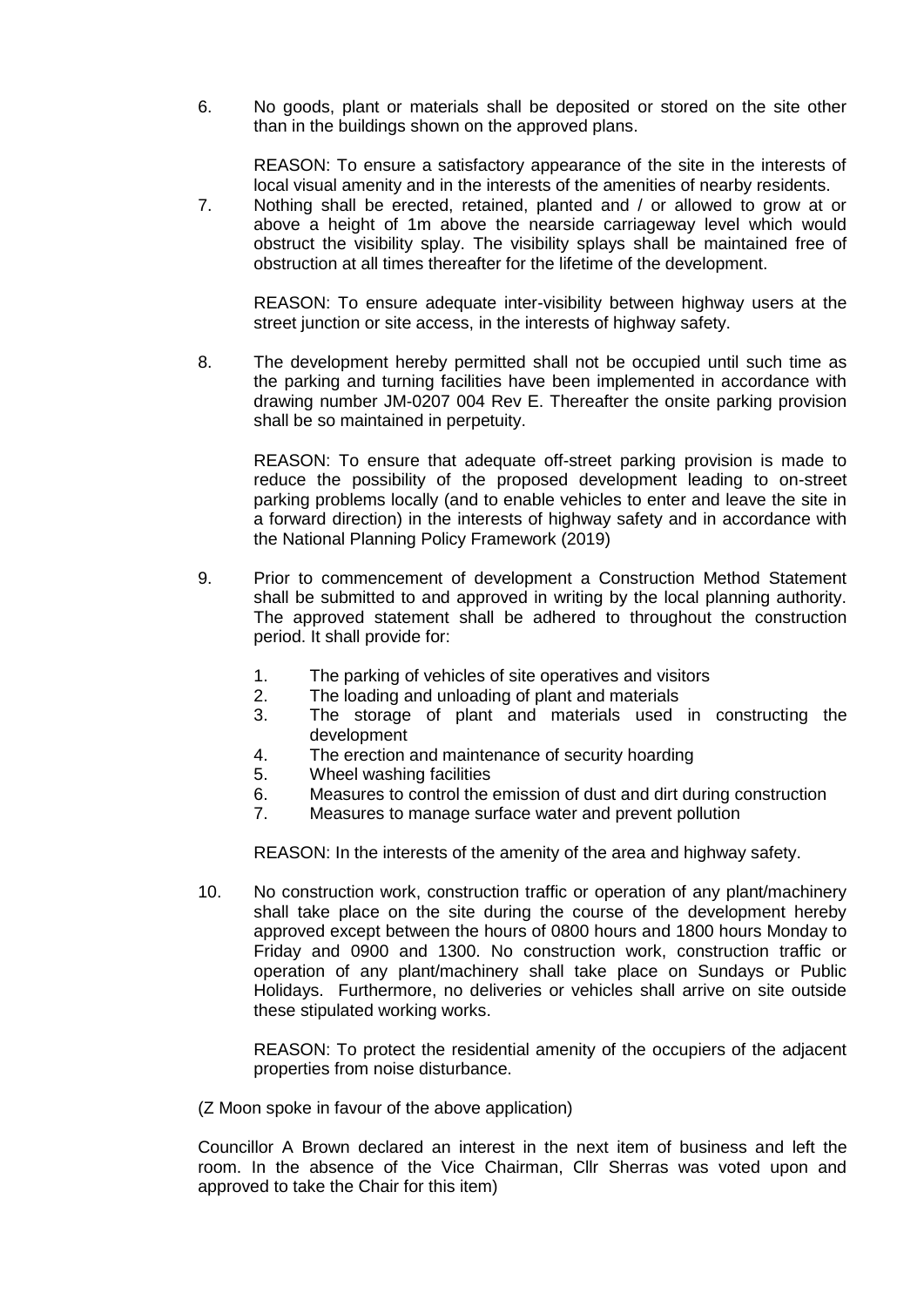## 326 PLANNING APPLICATION 3/2021/0595 - LAND AT PRESTON ROAD, **RIBCHESTER**

## RESOLVED:

That the application be approved with the following conditions:

1. The development must be begun not later than the expiration of three years beginning with the date of this permission.

 REASON: Required to be imposed pursuant to section 91 of the Town and Country Planning Act 1990 as amended by Section 51 of the Planning and Compulsory Purchase Act 2004.

2. Unless explicitly required by condition within this consent, the development hereby permitted shall be carried out in complete accordance with the proposals as detailed on drawings:

Site Location Plan: Dwg no 21/55/6 Site Layout: Dwg no 21/55/5B Proposed Building Plan: Dwg no 21/55/3

REASON: For the avoidance of doubt and to clarify which plans are relevant to the consent.

3. The external facing materials, detailed on the approved plans, shall be used and no others substituted.

REASON: To ensure that the materials to be used are appropriate to the locality.

- 4 Prior to the commencement of the development the following shall be submitted to and approved in writing by the Local Planning Authority:
	- i. A drainage scheme and layout to show how surface water will be sustainably managed
	- ii. Use of sustainable drainage systems to manage surface water from the additional impermeable surfaces resulting from the proposals

The drainage scheme must include:

- (i) Evidence that the National Planning Practice Guidance (NPPG) hierarchy has been followed and the proposed scheme in accordance with the hierarchy- the following drainage hierarchy should be investigated by the developer when considering a surface water sustainable drainage system and that surface water runoff should be discharged as high up the following hierarchy of drainage options as reasonably practical:
	- 1. into the ground (infiltration); or
	- 2. to a surface water body; or
	- 3. to a surface water sewer, highway drain, or another drainage system; or
	- 4. to a combined sewer
- (ii) A restricted rate of discharge of surface water agreed with the local planning authority (if it is agreed that infiltration is discounted by the investigations); and
- (iii) A timetable for its implementation.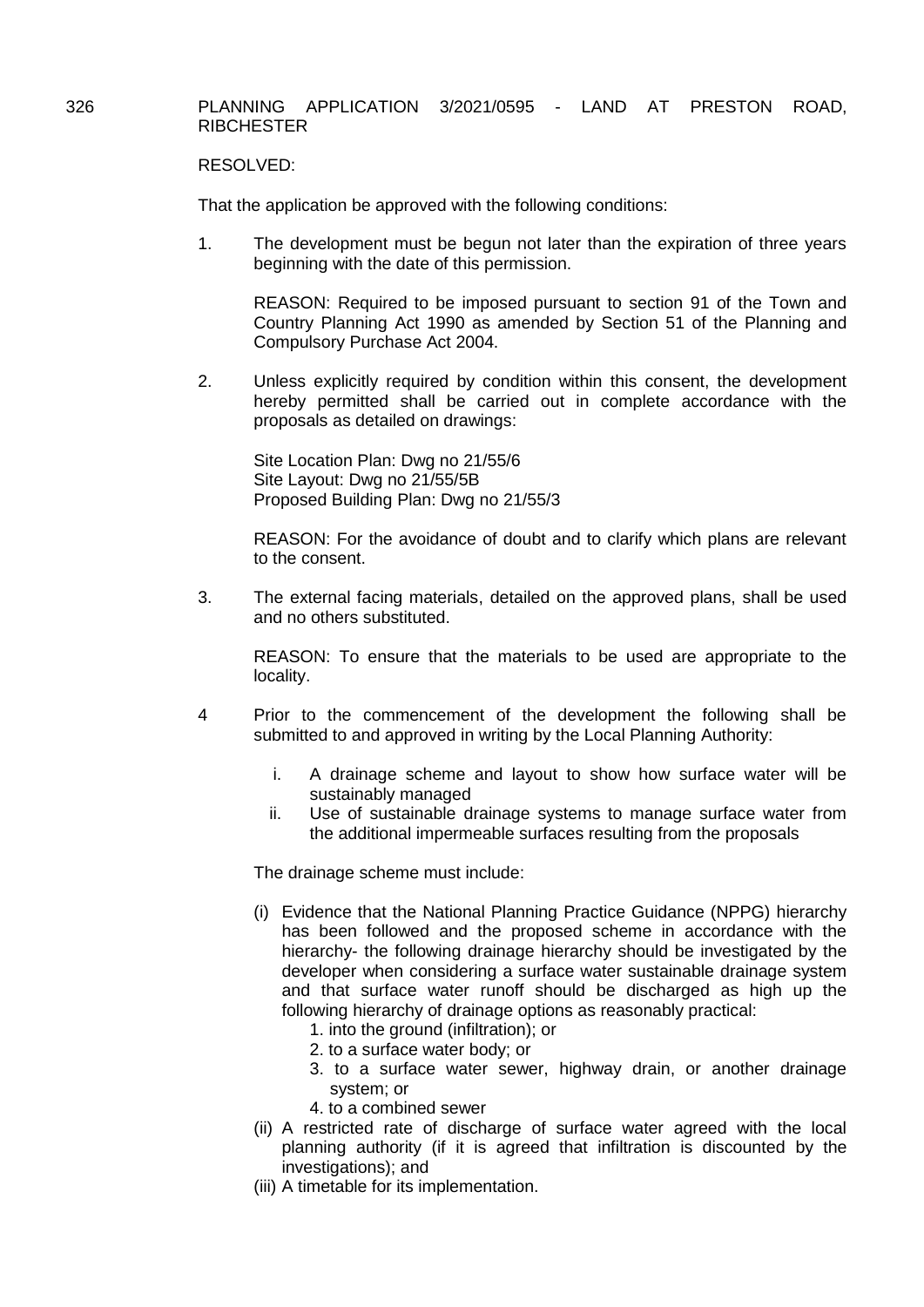The approved scheme shall also be in accordance with the Non-Statutory Technical Standards for Sustainable Drainage Systems (March 2015) or any subsequent replacement national standards. The development hereby permitted shall be carried out only in accordance with the approved drainage scheme and timetable for implementation.

REASON: To promote sustainable development, secure proper drainage and to manage the risk of flooding and pollution.

5. Foul and surface water shall be drained on separate systems.

REASON: To secure proper drainage and to manage the risk of flooding and pollution.

6. Before the access is used for vehicular purposes that part of the access extending from the highway boundary for a minimum distance of 10m into the site shall be appropriately paved using a permeable form of bitumen macadam, concrete, block paviours, or other approved materials.

REASON: To prevent loose surface material from being carried on to the public highway thus causing a potential source of danger to other road users.

7. Before the access is used for vehicular purposes, any gateposts erected at the sites point of access with Preston Road shall be positioned behind the nearside edge of an established field boundary hedge line with associated gates opening away from the highway.

REASON: To permit vehicles to pull clear of the carriageway when entering the site and to assist visibility.

8. The proposed access from the site to Preston Road shall be constructed to a (minimum) width of 7 metres and this width shall be maintained for a minimum distance of 10 metres measured back from the nearside edge of Preston Road carriageway vehicle running lanes.

REASON: To enable vehicles to enter and leave the premises without conflict, unhindered & in a safe manner without causing a hazard to other road users.

9. No part of the development hereby approved shall commence until a scheme for the construction of the off-site works of highway improvement (namely an improved metaled and kerbed vehicular drop crossing) has been submitted to, and approved by, the Local Planning Authority. The off-site works shall be implemented in accordance with the approved plans prior to the use of any part of the development hereby approved.

REASON: In order to satisfy the Local Planning Authority and Highway Authority that the final details of the highway scheme/works are acceptable before work commences on site.

10 The parking facilities shown on the plans hereby approved shall be surfaced and made available in accordance with the approved plans prior to the use of the building; such parking facilities shall thereafter be permanently retained for that purpose (notwithstanding the Town and Country Planning (General Permitted Development) Order 2015).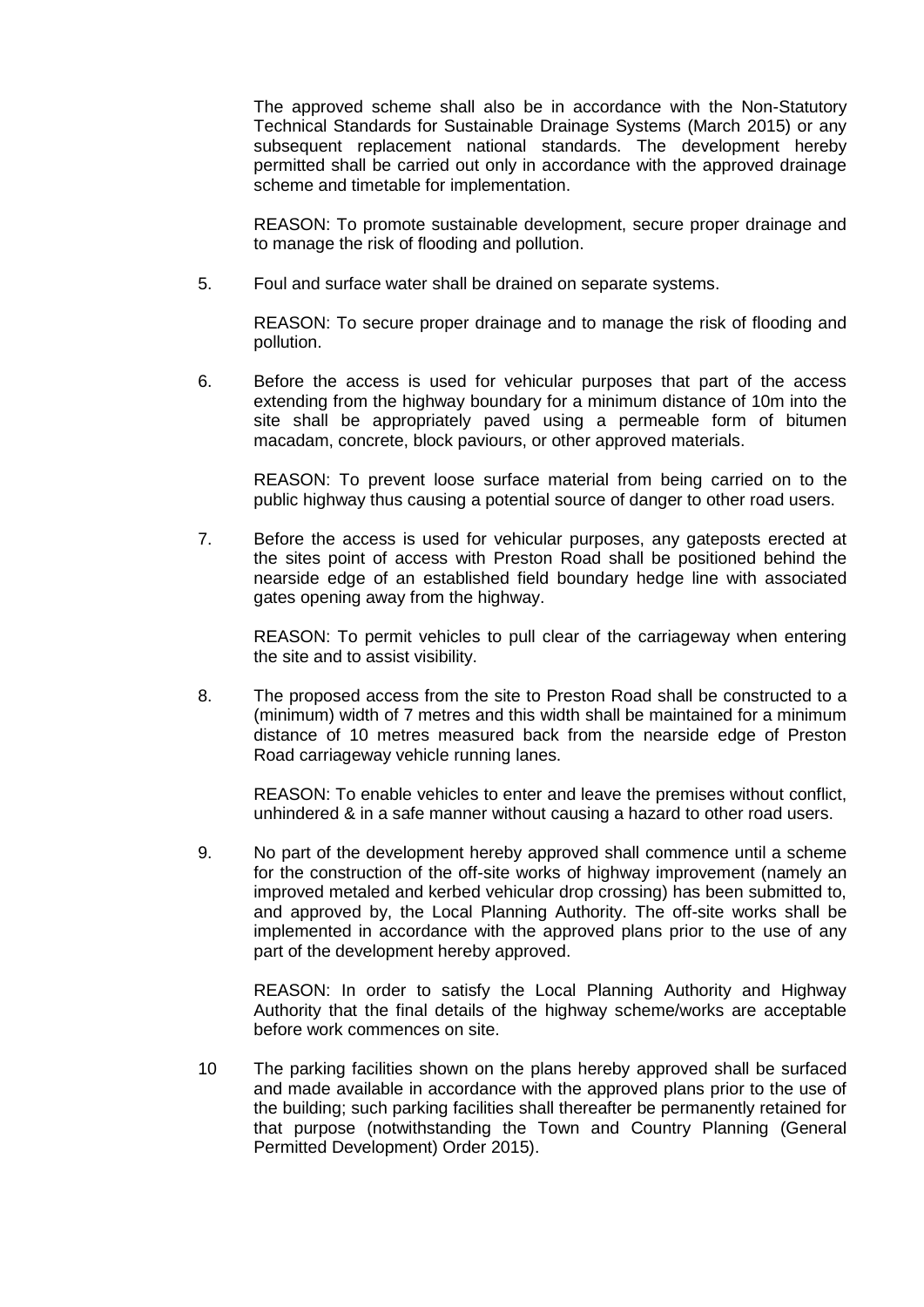REASON: In the interest of highway safety and to ensure adequate parking is available within the site.

11. The siting, details of the construction and design of external refuse recycling/bin stores shall be submitted to and approved in writing by the Local Planning Authority prior to their construction. The duly approved facilities shall be made available for use before the development hereby approved is first occupied and retained thereafter.

REASON: To ensure the provision of satisfactory facilities for the storage of refuse and recycling and in the interest of visual amenity.

12. The landscaping proposals hereby approved (Drawing: Site Layout amended plan received 29.07.21) shall be implemented in the first planting season following occupation or use of the development, whether in whole or part and shall be maintained thereafter for a period of not less than 10 years to the satisfaction of the Local Planning Authority.

This maintenance shall include the replacement of any tree or shrub which is removed, or dies, or is seriously damaged, or becomes seriously diseased, by a species of similar size to those originally planted.

All trees/hedgerow shown as being retained within the approved details shall be retained as such in perpetuity.

REASON: To ensure the proposal is satisfactorily landscaped and trees/hedgerow of landscape/visual amenity value are retained as part of the development.

13. Each holiday unit hereby approved shall not be let to or occupied by the owner, any one person or group of persons for a combined total period exceeding 28 days in any one calendar year and in any event shall not be used as a unit of permanent accommodation or any individual(s) sole place of residence.

The owner shall maintain a register of all guests of each unit of accommodation hereby approved at all times and shall be made available for inspection by the Local Planning Authority on request. For the avoidance of doubt the register shall contain:

- the name and address of the owner's permanent residence (where they pay Council tax and/ or are registered to vote and keep the majority of their possessions);
- the name and address (permanent residence) of main guest who made the booking together with dates of occupation.

For the avoidance of doubt permanent residence is where the owner/ guest pay Council tax and/or are registered to vote and keep the majority of their possessions.

REASON: The permission relates to the provision of holiday accommodation. The condition is necessary to define the scope of the permission hereby approved and to ensure that the development promotes sustainable tourism and contributes to the area's economy.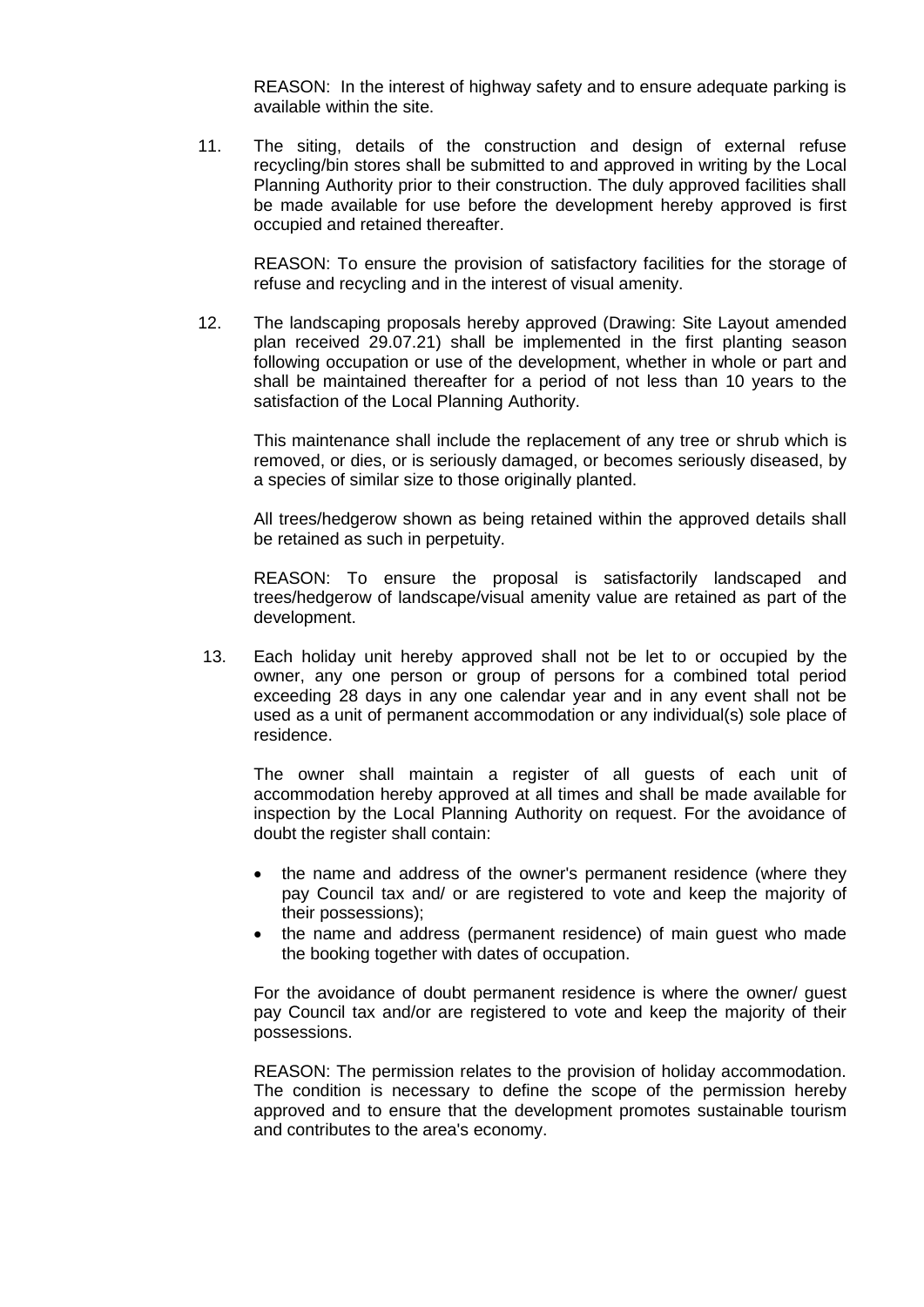14. No development shall take place, until a construction management plan and transport routing plan has been submitted to and approved in writing by the Local Planning Authority.

The approved statement/plan shall be adhered to throughout the construction period. It shall provide for:

- The parking of vehicles of site operatives and visitors
- The loading and unloading of plant and materials
- The storage of plant and materials used in constructing the development
- The erection and maintenance of security hoarding
- Wheel washing facilities
- Measures to control the emission of dust and dirt during construction
- A scheme for recycling/disposing of waste resulting from demolition and construction works
- Details of working hours
- How deliveries during construction will be managed
- Routing of delivery vehicles to/from site and manoeuvring within the site to ensure vehicles are able to enter/leave in forward gear.

REASON: to minimise the impact of construction on existing residents in the vicinity of the site.

15. No external lighting shall be installed on site unless details of such lighting, including the intensity of illumination and predicted lighting contours, have been first submitted to, and approved in writing by, the Local Planning Authority prior to first occupation/use of the site. Any external lighting that is installed shall accord with the details so approved.

REASON: In the interests of the amenity of the area.

16. In accordance with the recommendations detailed within the Protected Species Report prepared by Tyrer Ecological Consultants LTD dated June 2021 details of the proposed ecological mitigation to include 2 bat boxes and 2 breeding bird boxes on trees within the boundary of the site shall be submitted to and approved in writing by the Local Planning Authority before the hereby approved building and lodges are first occupied. The agreed mitigation shall be installed prior to the building and lodges hereby approved being first brought in to use and retained in perpetuity thereafter.

REASON: In the interests of biodiversity and to ensure that there are no adverse impacts on protected species.

17. Notwithstanding the provisions The Town and Country Planning (Use Classes) (Amendment) (England) Order 2015, or any equivalent Order following the revocation and re-enactment thereof (with or without modification), the accommodation building hereby approved shall only be used for snail breeding and distribution and associated education building and for no other purpose.

REASON: For the avoidance of doubt, and to avoid an over-intensive use and to ensure that the development remains compatible with the character of the area and the intensity and frequency of usage remains proportionate to the use hereby approved.

18. No waste/ snails from the heliciculture development hereby approved shall be disposed of within the application site or the wider area.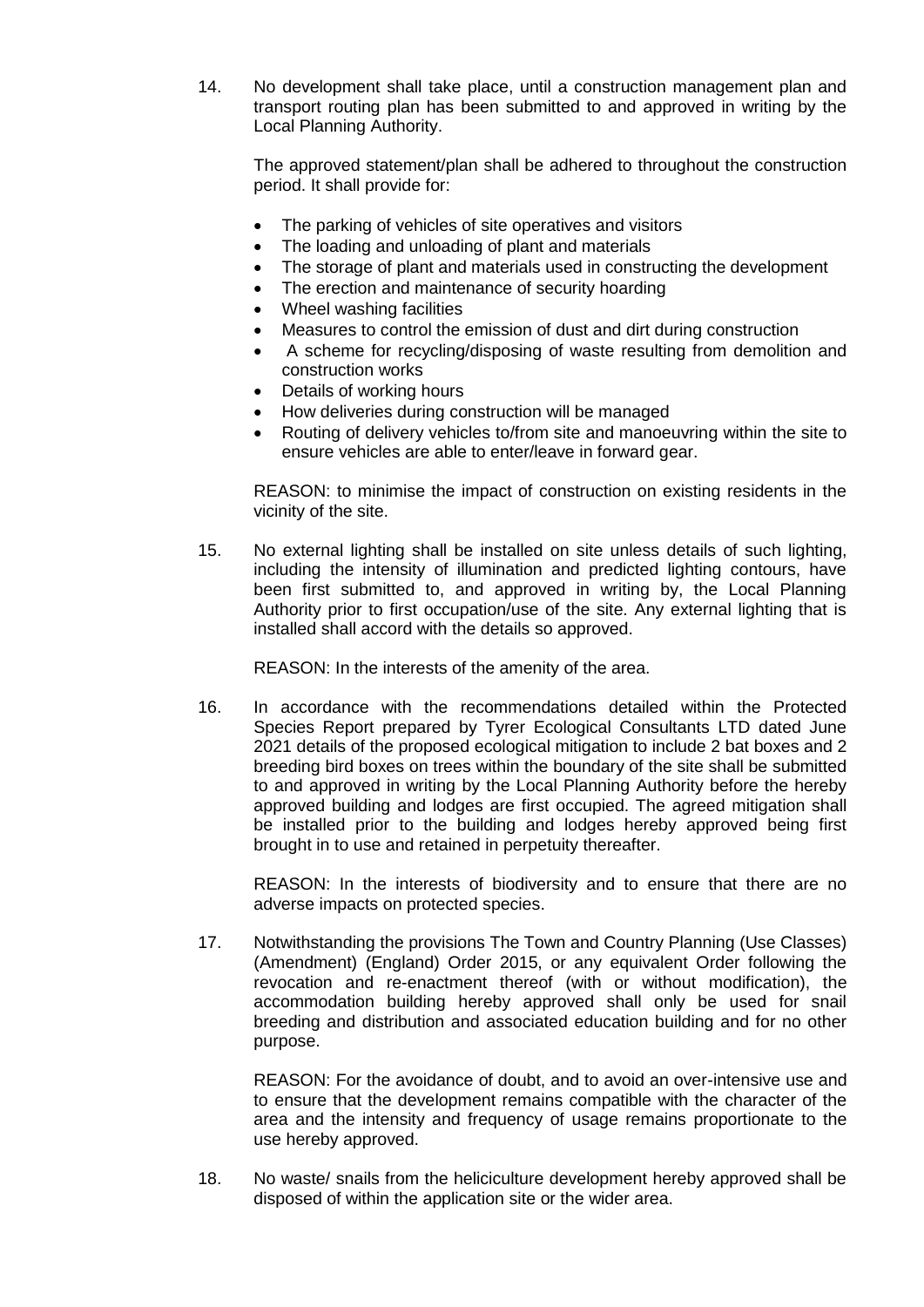REASON: To avoid snails impacting on the biodiversity of the area and/ or creating a nuisance

19. The development hereby permitted shall be designed so that the rating levels for cumulative noise from external plant and equipment shall not exceed the existing background noise level (LA90) at the external façade of any noise sensitive premises, as assessed in accordance with British Standard 4142(2014) or any subsequent replacement national standards. Alternative levels and monitoring locations may be used subject to the prior agreement of the Local Planning Authority.

REASON: In the interests of the amenity of the area.

- 20. Prior to first use of the holiday accommodation hereby approved, precise details of the proposed means of management and operation of the site shall be submitted to and approved in writing by the Local Planning Authority. Thereafter the site shall be operated in strict accordance with the approved details. This shall include details of the following:
	- 1) The means by which entry to the site would be restricted only to persons who had previously booked to be at the site.
	- 2) The times of day when persons with bookings can first enter and finally depart the site.
	- 3) Details of the person or persons who would be responsible for assisting legitimate occupiers of the site with any queries/problems; and would also be responsible for ensuring that the behaviour of persons at the site is reasonable and not detrimental to the amenities of nearby residents.
	- 4) Details of the times of the day (if at all) that there would be a representative of the site operators present at the site.
	- 5) The addresses of the person or persons responsible for the operation of the site.

 REASON: To ensure the operation of the site for the authorised use in the interests of the amenities of nearby residents.

21. Prior to installation full details of the means of foul water drainage/disposal shall have been submitted to and approved in writing by the Local Planning Authority. No part of the development hereby permitted shall be occupied until the works for foul water drainage/disposal have been completed in accordance with the approved details.

Reason: To ensure a satisfactory means of drainage.

# **INFORMATIVE**

#### **Land Drainage Consent**

Under the Land Drainage Act 1991 (as amended by the Flood & Water Management Act 2010), you need consent from the Lead Local Flood Authority (LLFA) to:

build a culvert or structure (such as a weir) or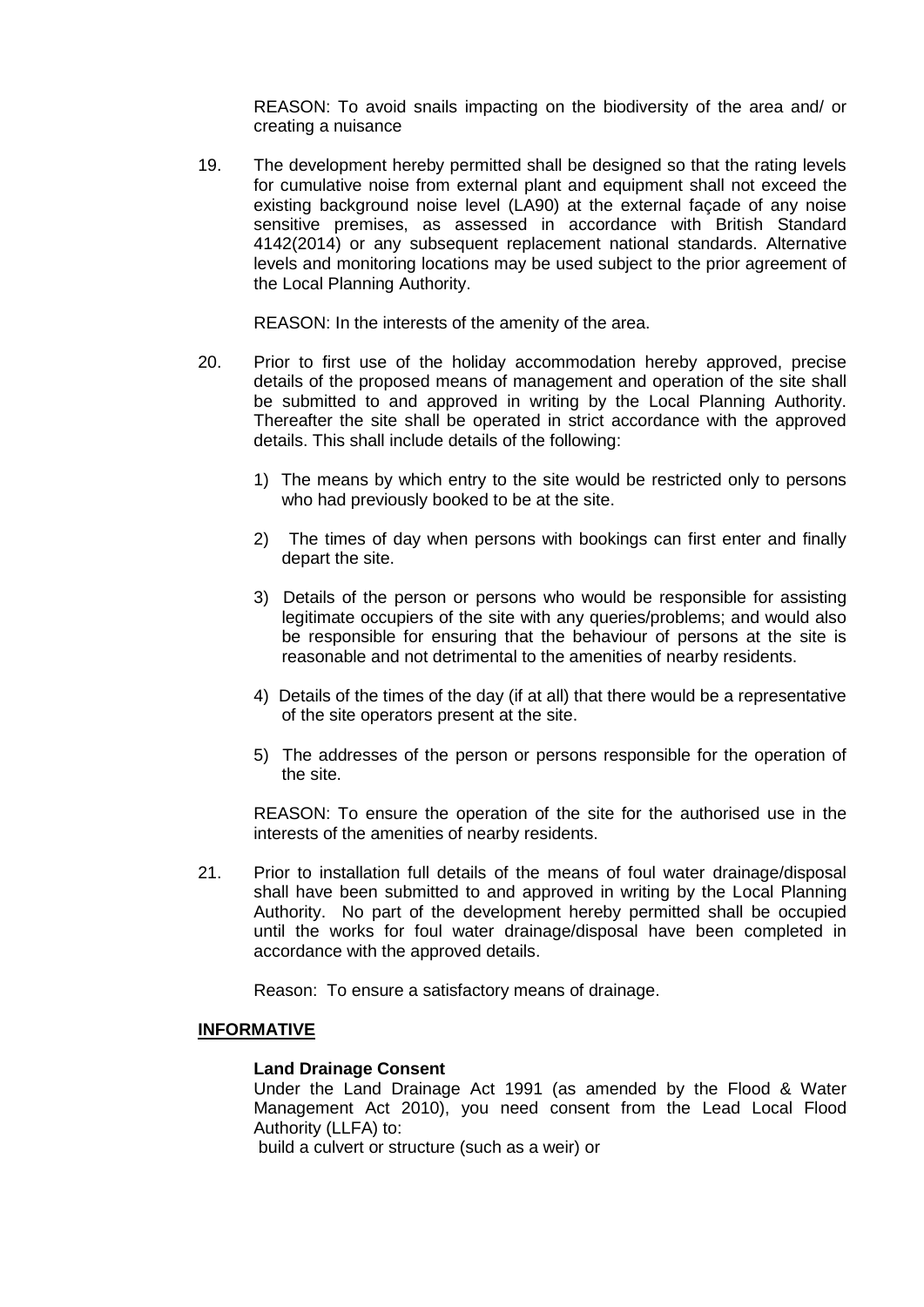carry out either permanent or temporary works within the banks of any ordinary watercourse which may alter or impede the flow of water, regardless of whether the watercourse is culverted or not.

If works are proposed as part of this planning application that are likely to affect flows in an ordinary watercourse, then the applicant is likely to need the consent of the LLFA.

**NOTE:** The Lead Local Flood Authority will generally refuse consent applications which seek to culvert an existing ordinary watercourse. This is in line with Environment Agency guidance on protecting watercourses.

You must obtain Land Drainage Consent from the LLFA before undertaking any works on site; failure to do so may result in enforcement action.

For the avoidance of doubt, once planning permission has been obtained it does not mean that ordinary watercourse consent is guaranteed to be granted.

(T Burns spoke in favour of the above application. M Handscomb spoke against the above application)

Councillor A Brown returned to the meeting and took the chair.

Councillor L Edge declared an interest in the next item of business and left the meeting.

327 PLANNING APPLICATION 3/2021/0598 - FAIRFIELD BUSINESS PARK, LONGSIGHT ROAD, CLAYTON LE DALE

RESOLVED:

That the application be approved subject to the following condition:

1. From the information submitted with the application, the proposed works constitute permitted development under The Town and Country Planning (General Permitted Development) Order 2015 (as amended), Schedule 2, Part 7, Class H.

Councillor L Edge returned to the meeting.

328 PLANNING APPLICATION 3/2021/0748 - PENDLE VIEW FISHERIES, A59 BYPASS, WISWELL

RESOLVED:

That the application be approved subject to the following conditions:

1. Unless explicitly required by condition within this consent, the development hereby permitted shall be carried out in complete accordance with the proposals as detailed on drawings:

Location Plan PPD1192/01/01 Proposed General Arrangement PPD1192/01/03 Proposed Level Plan Planting Plan PPD1192/01/06 Proposed Development Section Plan and Base Detail PPD1192/01/04 Proposed Manager Accommodation and Sales Office Plan PPD1192/01/07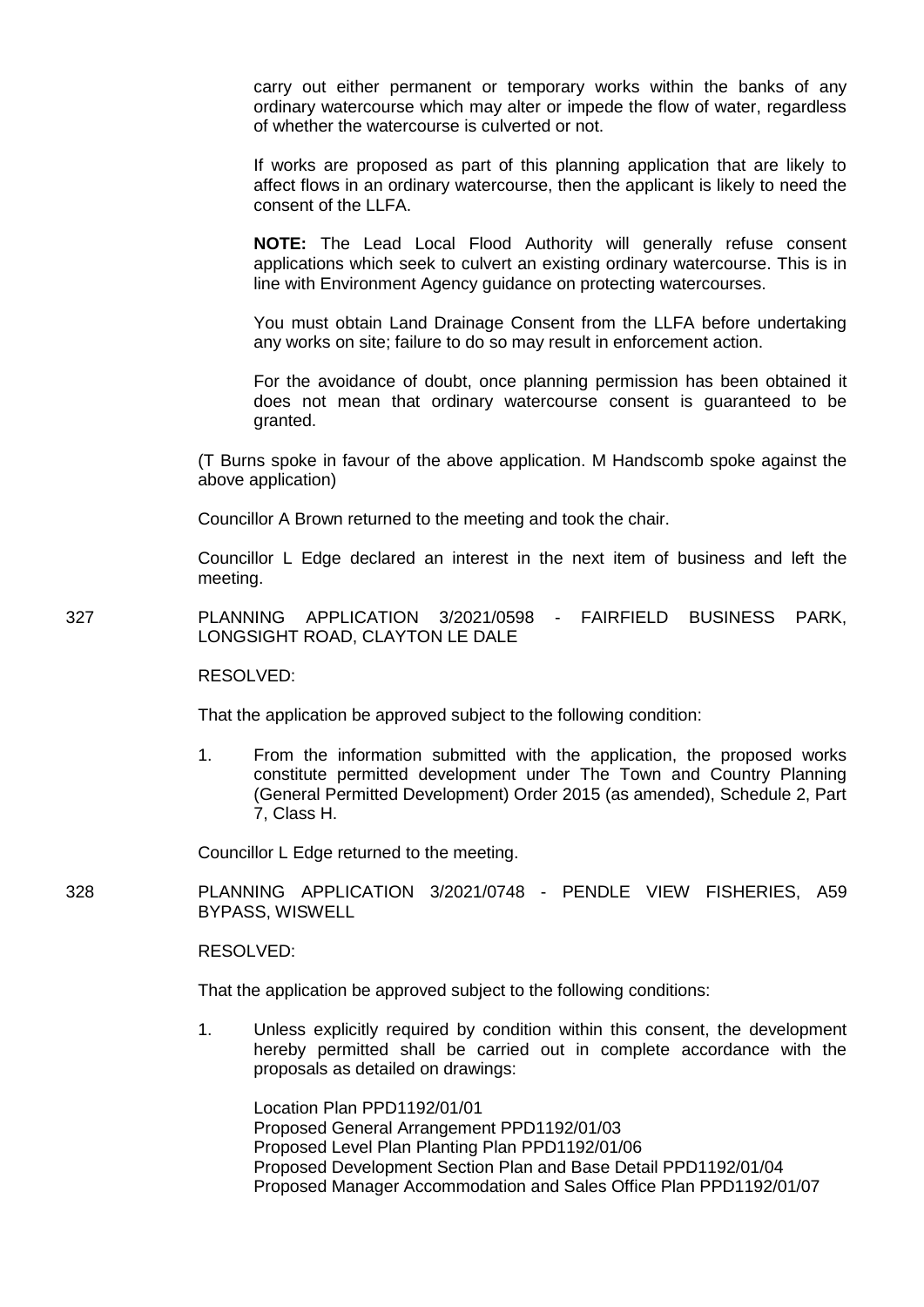REASON: For the avoidance of doubt and to clarify which plans are relevant to the consent.

2. Prior to the erection of caravans/holiday lodges on site precise details of the caravan including the colouring shall be submitted to and approved in writing by the Local Planning Authority. The caravan/ holiday lodges thereafter shall be erected in accordance with the approved details.

REASON: In the interest of visual amenity.

# *Drainage*

3. Prior to occupation of the development a sustainable drainage management and maintenance plan for the lifetime of the development shall be submitted to the local planning authority and agreed in writing. The sustainable drainage management and maintenance plan shall include as a minimum:

a) Arrangements for adoption by an appropriate public body or statutory undertaker, or management and maintenance by a resident's management company and,

b) Arrangements for inspection and ongoing maintenance of all elements of the sustainable drainage system to secure the operation of the surface water drainage scheme throughout its lifetime.

The development shall subsequently be completed, maintained and managed in accordance with the approved plan.

REASON: To ensure that management arrangements are in place for the sustainable drainage system in order to manage the risk of flooding and pollution during the lifetime of the development.

4. The drainage for the development hereby approved, shall be carried out in accordance with principles set out in the submitted Foul Water Drainage Strategy, ref: C-0678-FW Issue 1 dated 06/01/2016 and Surface Water Drainage Strategy, ref: C-0678-SW Issue 1 dated 06/01/2016. No surface water will be permitted to drain directly or indirectly into the public sewer. Any variation to the discharge of foul water shall be agreed in writing by the Local Planning Authority prior to the commencement of the development. The development shall be completed in accordance with the approved details.

REASON: To promote sustainable development, secure proper drainage and to manage the risk of flooding and pollution.

5. Foul and surface water shall be drained on separate systems.

REASON: To secure proper drainage and to manage the risk of flooding and pollution.

## *Highways*

6. A scheme for the construction of the site access and the off-site works of highway improvement shall be submitted to and approved in writing by the Local Planning Authority within 6 months of the opening of the sales office on site. The applicant shall advise the Council on the completion of any associated works relating to the sales office and its opening to enable this time period to be begun.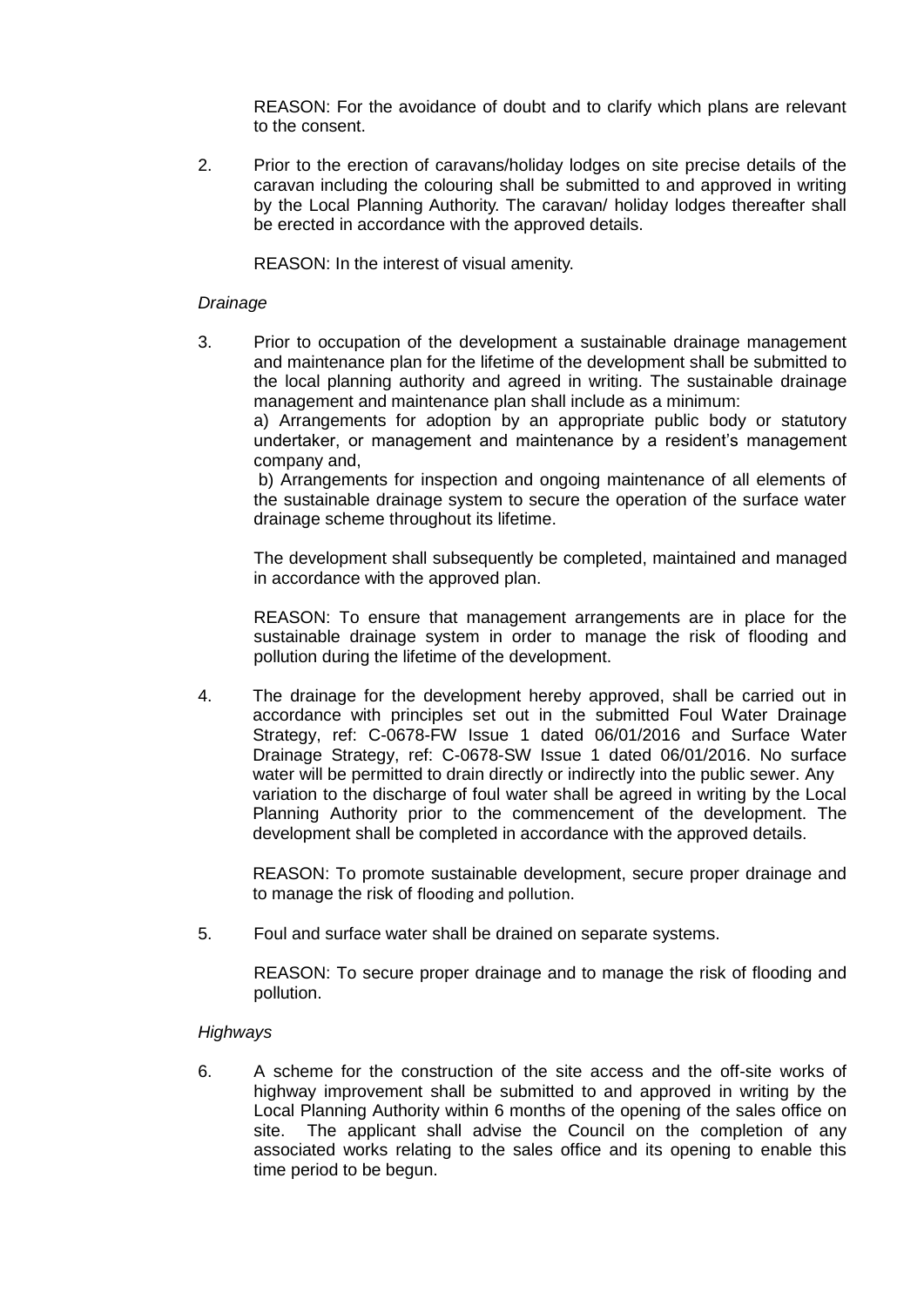REASON: In order to satisfy the Local Planning Authority and Highway Authority that the final details of the highway scheme/works are acceptable.

7. None of the holiday lodges or cabins hereby approved shall be occupied until the approved scheme referred to in the preceding condition number 8 has been constructed in accordance with the approved details.

REASON: In the interest of highway safety.

8. For the full period of construction, facilities shall be available on site for the cleaning of the wheels of vehicles leaving the site and such equipment shall be used as necessary to prevent mud and stones being carried onto the highway. The roads adjacent to the site shall be mechanically swept as required during the full construction period.

REASON: To prevent stones and mud being carried onto the public highway to the detriment of road safety.

# *Ecology/ landscape*

9. Prior to the siting of any caravans/holiday lodges full details of the location of a minimum of 3 bat boxes, to be attached to mature trees within the site, shall be submitted to and approved in writing by the Local Planning Authority. The bat boxes shall be erected prior to the first use of the caravans/holiday lodges hereby permitted.

REASON: To encourage and promote biodiversity.

10. The landscaping proposals hereby approved shall be implemented in the first planting season following occupation or use of the development unless otherwise required by the reports above, whether in whole or part and shall be maintained thereafter for a period of not less than 10 years to the satisfaction of the Local Planning Authority. This maintenance shall include the replacement of any tree or shrub which is removed, or dies, or is seriously damaged, or becomes seriously diseased, by a species of similar size to those originally planted.

REASON: To ensure the proposal is satisfactorily landscaped and appropriate to the locality.

## *Amenity*

11. Each holiday unit hereby approved shall not be let to or occupied by the owner, any one person or group of persons for a combined total period exceeding 28 days in any one calendar year and in any event shall not be used as a unit of permanent accommodation or any individual(s) sole place of residence.

The owner shall maintain a register of all guests of each unit of accommodation hereby approved at all times and shall be made available for inspection by the Local Planning Authority on request. For the avoidance of doubt the register shall contain:

 the name and address of the owner's permanent residence (where they pay Council tax and/ or are registered to vote and keep the majority of their possessions);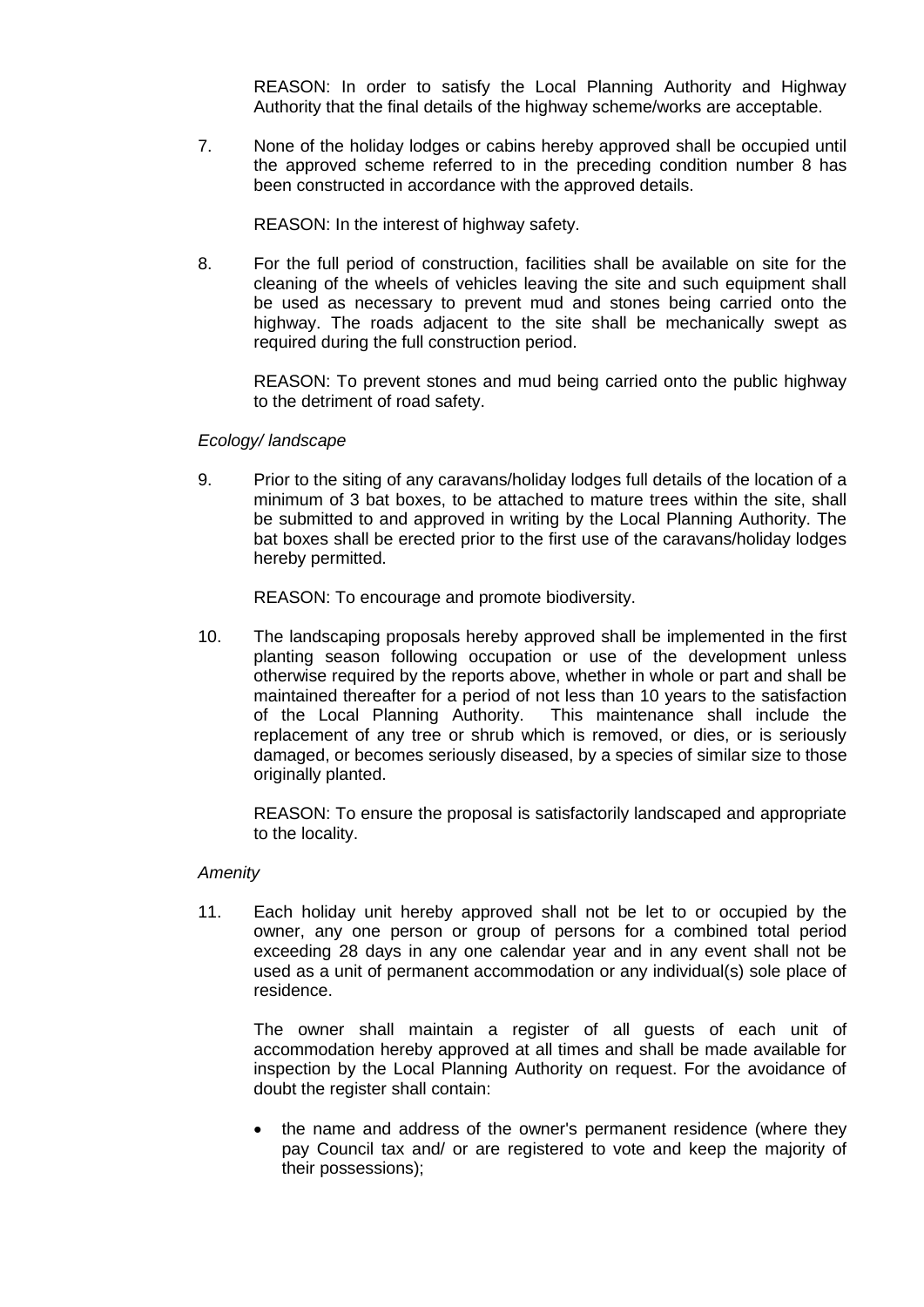the name and address (permanent residence) of main guest who made the booking together with dates of occupation.

For the avoidance of doubt permanent residence is where the owner/ guest pay Council tax and/or are registered to vote and keep the majority of their possessions.

REASON: The permission relates to the provision of holiday accommodation. The condition is necessary to define the scope of the permission hereby approved and to ensure that the development promotes sustainable tourism and contributes to the area's economy.

12. Prior to the first use of the caravans/holiday lodges hereby permitted a scheme showing dedicated electric vehicle charging points throughout the application site shall be submitted to and approved in writing by the Local Planning Authority. Thereafter, the electric vehicle charging points shall be provided in accordance with the approved scheme prior to the first use of the caravans/holiday lodges hereby permitted.

REASON: To promote options for sustainable modes of transport within the site.

13. The residential accommodation associated with the development contained within the proposed sales office and site managers building shall be occupied by persons employed in connection with the operational management of the proposed complex.

REASON: In the interests of safeguarding the accommodation specific to the site and the operational requirements of the business.

- 14. No phase of development shall be occupied until a management plan for the site has been submitted to and approved in writing by the local planning authority. The site shall be operated at all times in accordance with the approved plan. As a minimum, the management plan shall provide details of:
	- 1. Access arrangements
	- 2. Security arrangements
	- 3. Site maintenance arrangements
	- 4. Site rules and regulations for residents

REASON: In the interests of the amenity of the area.

- (G Thorpe spoke in favour of the above application)
- 329 PLANNING APPLICATION 3/2021/0205 LAND AT NEDDY LANE, BILLINGTON

This application was taken off the agenda by officers.

330 PLANNING APPLICATION 3/2021/0373 - LAND OFF ELKER LANE, BILLINGTON

RESOLVED:

That the application be deferred and delegated to the Director of Economic Development and Planning for approval following the receipt of a satisfactory response from the Lead Local Flood Authority, within 3 months from the date of this Committee meeting or delegated to the Director of Economic Development and Planning in conjunction with the Chairperson and Vice Chairperson of Planning and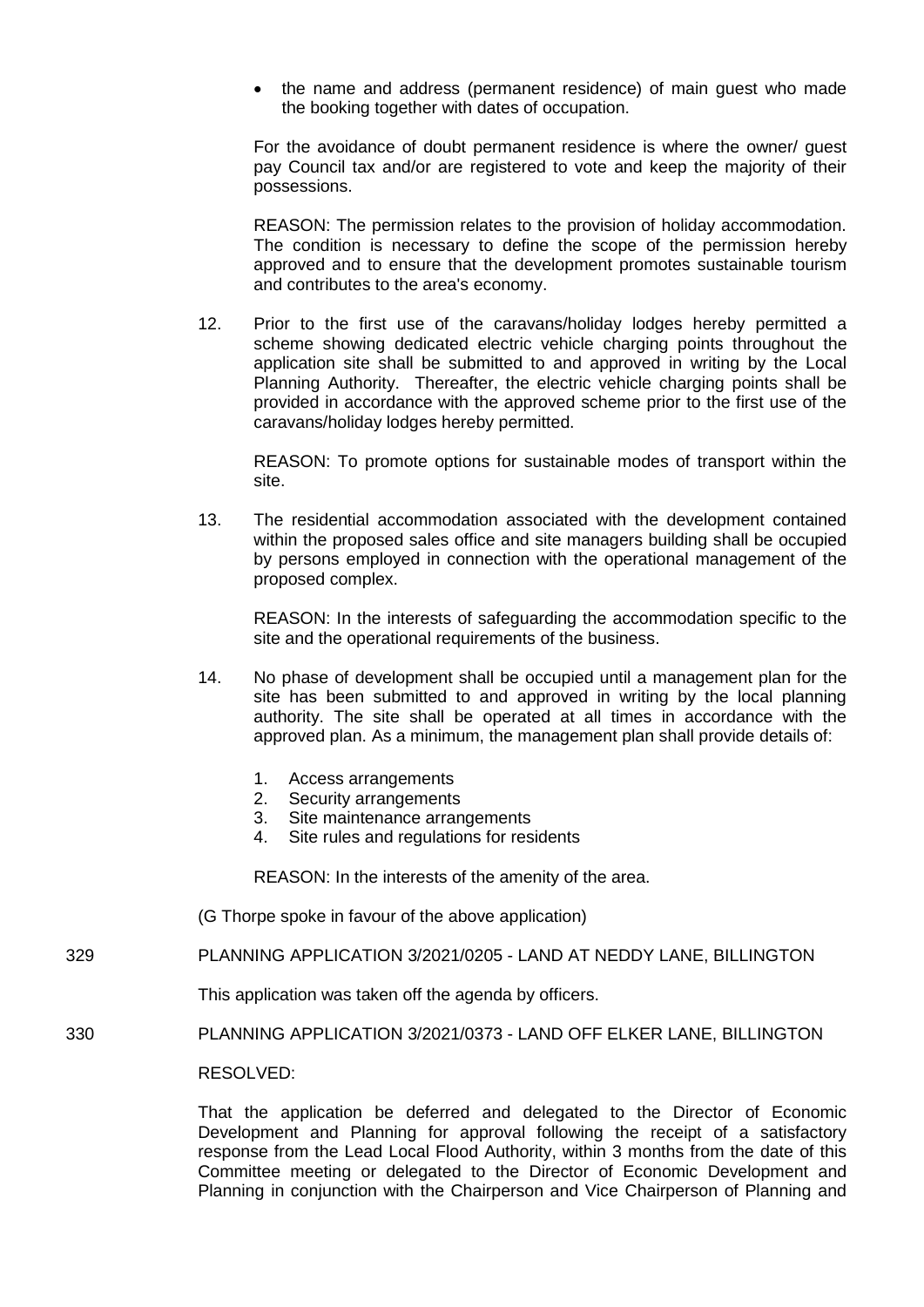Development Committee should exceptional circumstances exist beyond the period of 3 months and subject to the following conditions:

1. Unless explicitly required by condition within this consent, the development hereby permitted shall be carried out in complete accordance with the proposals as detailed on drawings:

ELK/01 /Dwg 01A – Proposed Site Plan ELK/01 Dwg 02B – Unit 1 Plans and Elevations ELK/01 Dwg 03B - Unit 2 Plans and Elevations ELK/01 Dwg 04B – Unit 3 Plans and Elevations ELK/01 Dwg 05B – Proposed GF Plan Care Home ELK/01 Dwg 06B – Proposed FF Plan care Home ELK/01 Dwg 07A – Care Home Roof Plan ELK/01 Dwg 08B - Care Home Elevations ELK/01 Dwg 09B – Care Home Elevations ELK/01 Dwg 11 – Existing and proposed Site Sections ELK/01 Dwg 12A – Landscape Plan ELK/01 Dwg 13 – Bin and Cycle/Scooter Stores ELK/01 Dwg 15 – Car Parking Allocation ELK/01 Dwg 16 – Boundary Treatment Plan ELKER/04/Dwg 01 – Site Location Plan

2. Notwithstanding the submitted details, details or specifications of all materials to be used on the external surfaces of the development hereby approved shall have been submitted to and approved in writing by the Local Planning Authority before their use in the proposed development. The approved materials shall be implemented within the development in strict accordance with the approved details.

REASON: In order that the Local Planning Authority may ensure that the materials to be used are appropriate to the locality and respond positively to the inherent character of the area.

3. The landscaping proposals hereby approved (ELK/01 Dwg 12A – Landscape Plan) shall be implemented in the first planting season following first occupation or use of the development, whether in whole or part and shall be maintained thereafter for a period of not less than 10 years to the satisfaction of the Local Planning Authority.

This maintenance shall include the replacement of any tree or shrub which is removed, or dies, or is seriously damaged, or becomes seriously diseased, by a species of similar size to those originally planted.

All trees/hedgerow shown as being retained within the approved details shall be retained as such in perpetuity.

REASON: To ensure the proposal is satisfactorily landscaped and trees/hedgerow of landscape/visual amenity value are retained as part of the development.

4. Parking The dedicated car-parking, electric vehicle charging points, cycle/scooter enclosures as indicated on the proposed details shall be provided prior to the first occupation of the accommodation to which they relate and be maintained thereafter for the lifetime of the development.